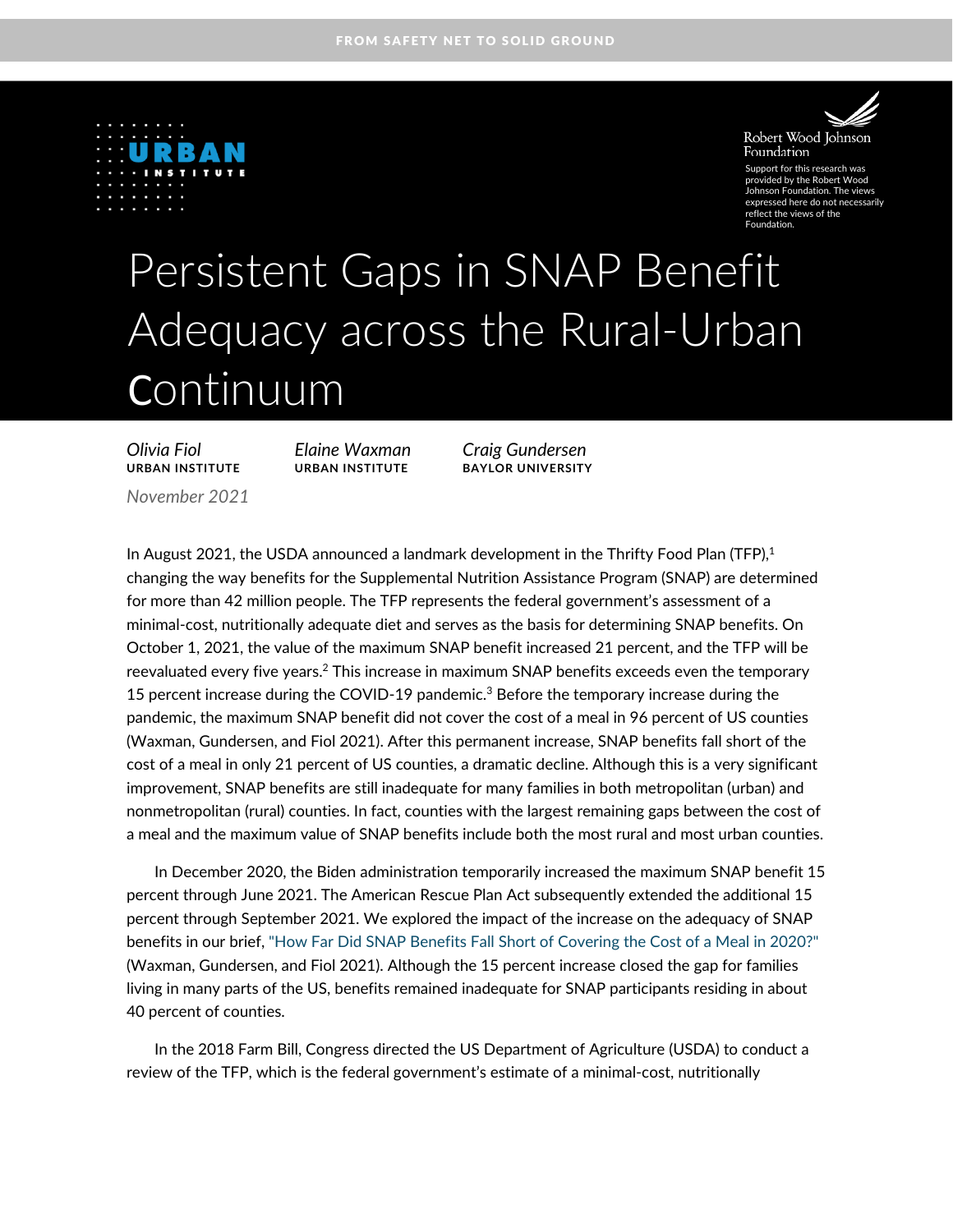adequate meal and the basis for calculating monthly SNAP benefits. As a result of this reevaluation, the USDA increased the value of the TFP 21 percent, effective October 1, 2021. This policy revision is timely given that the 15 percent temporary increase in the maximum SNAP benefit expired at the end of September 2021. The USDA action also addressed several shortcomings of the TFP identified in previous research (Caswell and Yaktine 2013; Gundersen 2021; Gundersen, Waxman, and Crumbaugh 2019; Ziliak 2015), such as the TFP's lack of adjustment for food price differences across the continental US, its inconsistency with how Americans usually prepare meals, and its failure to account for what Americans typically eat.

With the recent revision of the TFP, benefit levels will be sufficient to meet the average cost of a modestly priced meal in 79 percent of US counties, but the remaining 21 percent will still experience a gap in benefits. This amounts to 665 counties continuing to see a gap in benefit adequacy, likely because of geographic variation in prices. SNAP does not currently adjust for variations in the cost of food across the US (apart from Alaska, Hawaii, and the US territories). In our analysis, we find that among counties where food costs in 2020 still exceeded the value of SNAP benefits, 57 percent were urban and 43 percent were rural. This represents 12 percent of all metropolitan counties and 9 percent of all nonmetropolitan counties in the US (we define urban, rural, metropolitan, and nonmetropolitan in the next section). In counties with a remaining gap, the average amount of the gap is 23 cents per meal and the cost of a meal is 9.8 percent higher than the maximum benefits allotted on average, but this cost difference can range from less than 1 percent to 159 percent.

To better understand the regions of the country that continue to face higher food prices, which reduce the effectiveness of SNAP benefits, we take a closer look at county characteristics across the rural-urban spectrum. By applying the USDA's Rural-Urban Continuum Codes, we can examine what urban and rural mean in this context. On average, in counties with a continuing gap in maximum benefit adequacy, metropolitan areas experience a gap of 10 percent, with the largest gap being \$1.61 per meal. In rural areas with gaps in maximum benefit adequacy, the average gap is 12 percent, and the largest county-level cost gap is \$3.78. Although urban cost gaps affect many more households (because more people live in any given urban county than in any given rural county), our data suggest that policymakers should also give attention to rural environments with higher food prices when establishing SNAP benefit policy. For example, when measuring counties by the percentage gap between the maximum SNAP benefit and the average cost of a local modestly priced meal, the top five include counties from the most rural to the most urban ends of the spectrum. The appendix provides more details on our data and methodology.

# The Rural-Urban Continuum

This brief explores the level of urbanicity or rurality of the counties that continue to experience a gap between the maximum SNAP benefit per meal and the average cost of a modestly priced meal following the improvements to the TFP, which took effect in October 2021. For this analysis, we use the USDA's Rural-Urban Continuum Codes (RUCCs), which were established to allow researchers to break up county-level data into more granular residential areas to analyze trends in nonmetropolitan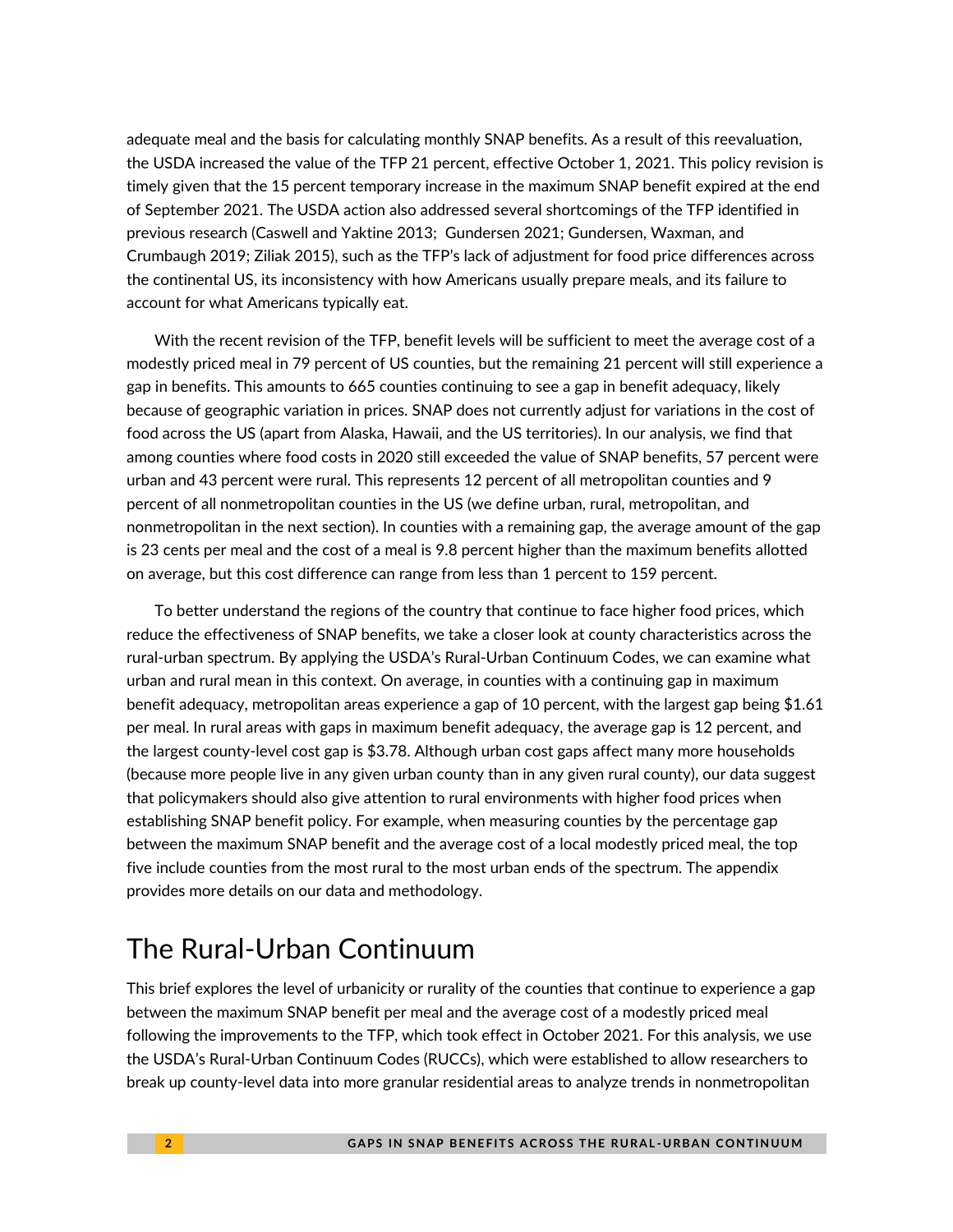areas.<sup>4</sup> (We also provide estimates by RUCC on our project page, "[Does SNAP Cover the Cost of a](https://www.urban.org/does-snap-cover-cost-meal-your-county)  [Meal in Your County?](https://www.urban.org/does-snap-cover-cost-meal-your-county)") Next, we provide definitions for each of the county-level codes.

The USDA groups counties into categories of rurality based on RUCCs. From these categorizations, counties are then aggregated as metropolitan or nonmetropolitan. For this brief, we will analyze the gap in maximum SNAP benefit adequacy by RUCCs because they allow us to understand the geographic distribution in greater detail. We also define urban as synonymous with metropolitan and rural as synonymous with nonmetropolitan. See box 1 for the definition of each RUCC code and for details on how the codes are split into metropolitan and nonmetropolitan regions.

#### BOX 1

### **Rural-Urban Continuum Code Definitions**

The USDA defines nine RUCCs. They cover all US counties as well as Puerto Rico and the Virgin Islands. The nine codes can be split into metropolitan and nonmetropolitan counties per USDA definitions.

Metropolitan counties:

- 1: Counties in metropolitan areas of 1 million people or more (e.g., New York, NY)
- 2: Counties in metropolitan areas of 250,000 to 1 million people (e.g., Buncombe County, NC, which includes Asheville)
- 3: Counties in metropolitan areas of fewer than 250,000 people (e.g., Walla Walla County, WA)

Nonmetropolitan counties:

- 4: Urban population of 20,000 or more, adjacent to a metropolitan area (e.g., Summit County, UT)
- 5: Urban population of 20,000 or more, not adjacent to a metropolitan area (e.g., Juneau City and Borough, AK)
- 6: Urban population of 2,500 to 19,999, adjacent to a metropolitan area (e.g., Macon County, GA)
- 7: Urban population of 2,500 to 19,999, not adjacent to a metropolitan area (e.g., Blaine County, ID)
- 8: Completely rural, or urban population of less than 2,500, adjacent to a metropolitan area (e.g., Teton County, MT)
- 9: Completely rural, or urban population of less than 2,500, not adjacent to a metropolitan area (e.g., Leelanau County, MI)

**Source:** "Rural-Urban Continuum Codes," US Department of Agriculture, last updated December 10, 2020, [https://www.ers.usda.gov/data-products/rural-urban-continuum-codes.aspx.](https://www.ers.usda.gov/data-products/rural-urban-continuum-codes.aspx) 

Counties with RUCC 1 include Miami-Dade County, FL (population 2,699,428) and Fairfax County, VA (1,145,862). Counties with RUCC 2 include places like Sonoma County, CA (499,772) and Fairfield County, CT (943,926). Santa Fe County, NM (149,293), home to New Mexico's capital, and Berkshire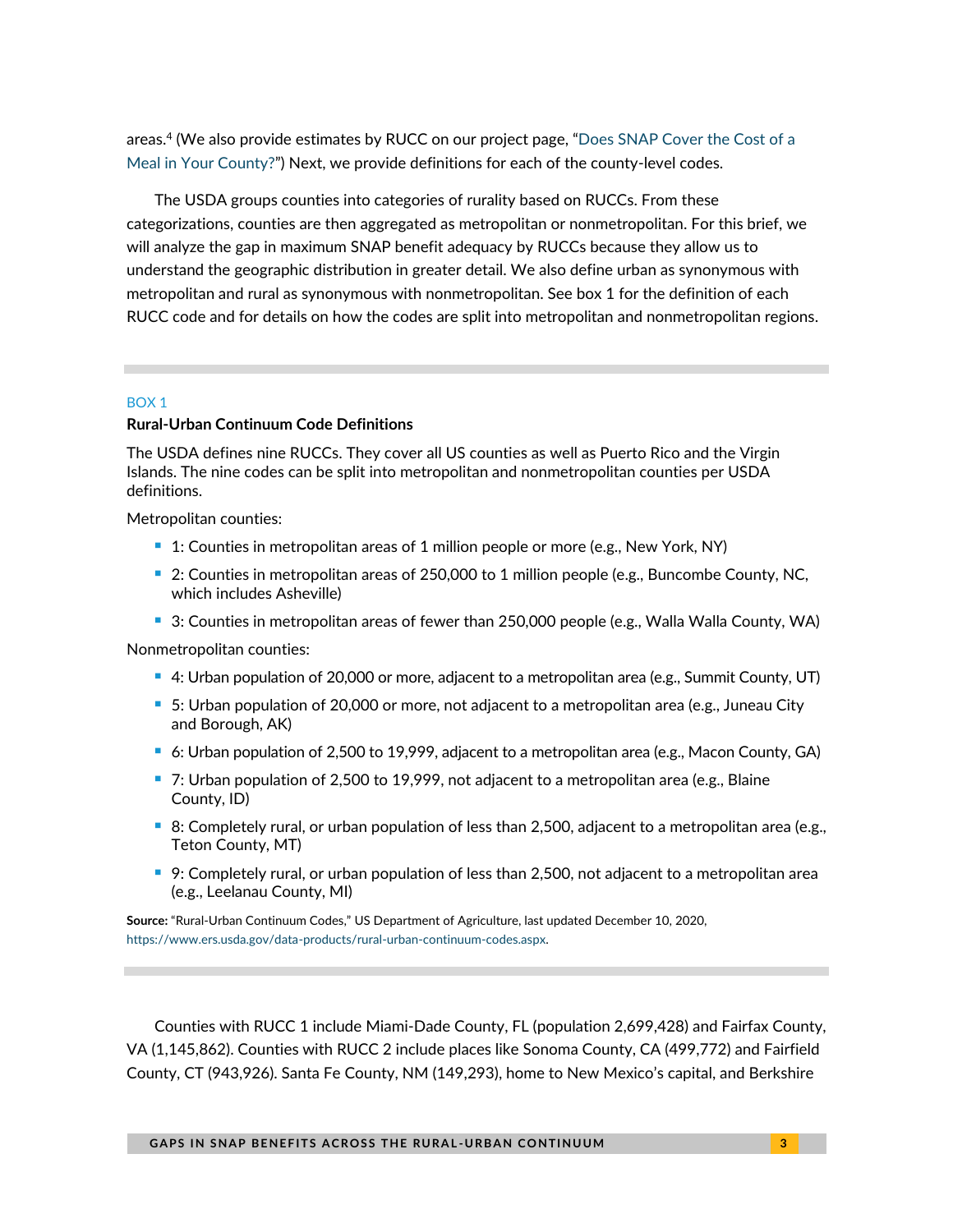County, MA (126,425), of western Massachusetts, both fall under RUCC 3. Belknap County, NH (60,887), which is within the Boston-Worcester-Providence Combined Statistical Area, is designated RUCC 4. Summit County, CO (30,649), with RUCC 5, is home to, Breckenridge, a ski resort town. Tillamook County, OR (26,389), located far north up the Oregon coast, falls into RUCC 6. Nantucket County, MA (11,168), home to a popular New England vacation spot, is classified under RUCC 7. Custer County, ID (4,169), a rural, mountainous county in the center of the state, falls under RUCC 8. The most rural end of the continuum, RUCC 9, contains counties such as Buffalo County, SD (2,026), the majority of which is made up of the Crow Creek Indian Reservation. 5

# Results by RUCC

In this section, we explore the share of counties with a gap in benefits, the dollar amount of the gap, and the percentage of the gap, by RUCC. For this analysis, we define the gap in benefits to be the difference between the average cost of a modestly priced meal, adjusted by population size, and the maximum SNAP benefit per meal. Even after the 21 percent increase in benefits, gaps persist in counties across the entirety of the rural-urban continuum by varying degrees, and some counties see larger gaps on average than others (table 1).

In a previous brief, we noted that the temporary 15 percent increase in maximum benefits reduced the gap in benefit adequacy from 96 percent of counties to 40.5 percent of counties. This increase expired at the end of September 2021. The new 21 percent increase in the prepandemic maximum SNAP benefit dramatically reduces the share of US counties with a gap, from 96 percent to 21 percent.

### TABLE 1

|                 | <b>Before 21% TFP Increase</b> |                           | After 21% TFP increase |                    |
|-----------------|--------------------------------|---------------------------|------------------------|--------------------|
| <b>RUCC</b>     | Percent                        | <b>Number of counties</b> | Percent                | Number of counties |
| Metropolitan    |                                |                           |                        |                    |
|                 | 14                             | 429                       | 6                      | 197                |
|                 | 12                             | 368                       | 3                      | 105                |
| 3               | 11                             | 347                       | 2                      | 78                 |
| Nonmetropolitan |                                |                           |                        |                    |
| 4               |                                | 208                       |                        | 38                 |
|                 | 3                              | 85                        |                        | 15                 |
| Ô               | 18                             | 563                       | າ                      | 77                 |
|                 | 13                             | 404                       | າ                      | 64                 |
| 8               |                                | 217                       |                        | 25                 |
| 9               | 13                             | 399                       | ኅ                      | 66                 |

**Percent and Number of All US Counties with a Gap in SNAP Benefits, by RUCC**

**Source:** Author calculations, 2018 Census Bureau SAIPE estimates of SNAP participation by county; Feeding America's Map the Meal Gap data, including NielsenIQ county-level food price data, adjusted for state and local taxes and USDA and OMB geographic classifications; 2020 USDA maximum benefit allotments.

**Note:** We calculated the percent before the TFP increase using data prior to the temporary 15 percent increase.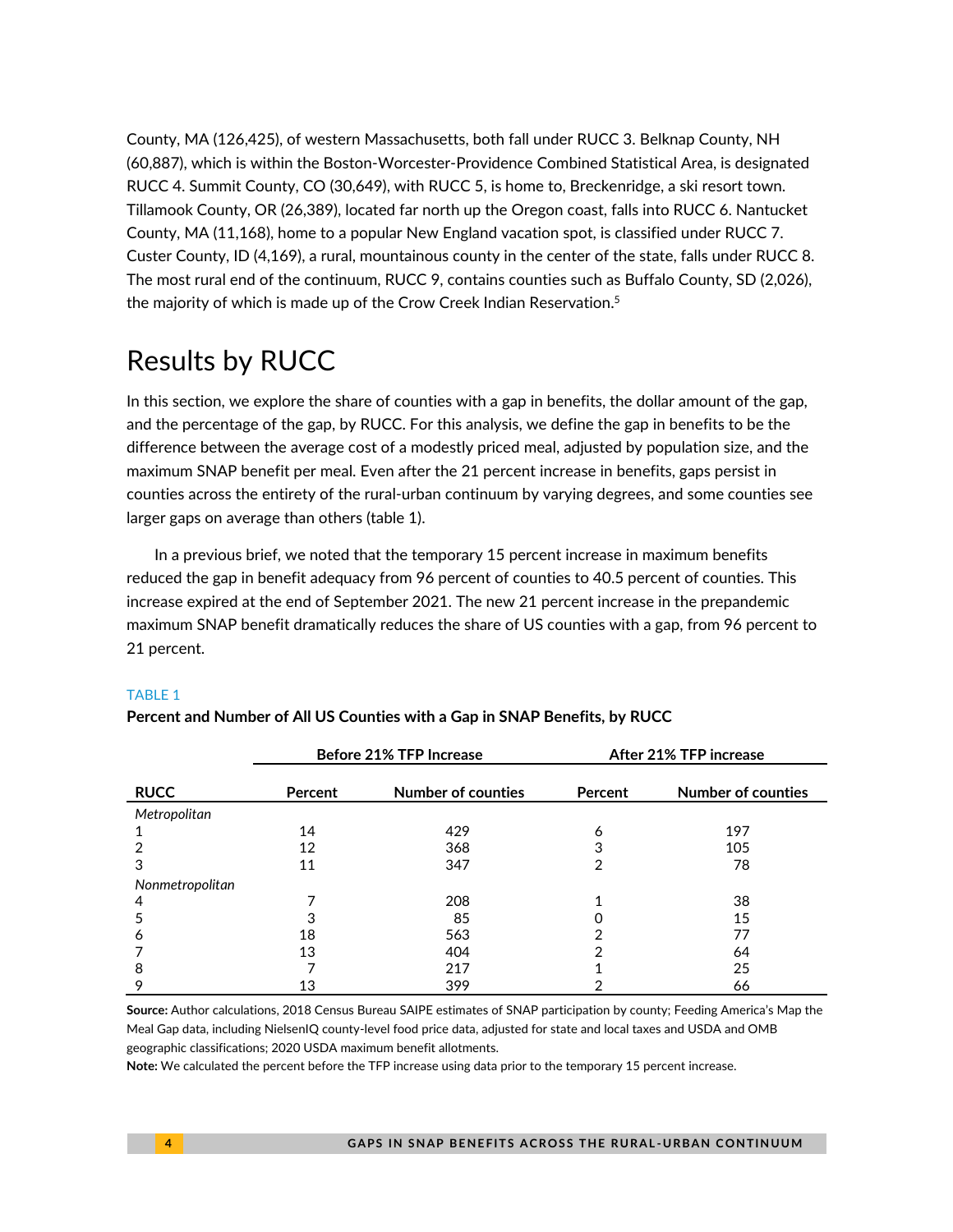Before any increase in benefits, counties in RUCC 6, suburban counties adjacent to a metropolitan area, were the most likely to experience a gap in the adequacy of benefits. These counties make up 19 percent of all US counties (table A.1). However, following the 21 percent increase in benefits, most urban areas with RUCCs 1 or 2 are most likely to see a gap in benefits. Together, they make up about one-quarter of all US counties.

### TABLE 2

|                 | <b>Before 21% TFP increase</b>  |                                  | After 21% TFP increase          |                                 |
|-----------------|---------------------------------|----------------------------------|---------------------------------|---------------------------------|
| <b>RUCC</b>     | Average gap per<br>meal $($ \$) | Range of gap per<br>meal $($ \$) | Average gap per<br>meal $($ \$) | Range of gap per<br>meal $(\$)$ |
| Metropolitan    |                                 |                                  |                                 |                                 |
|                 | 0.52                            | (0.00, 2.02)                     | 0.24                            | (0.00, 1.61)                    |
| $\overline{2}$  | 0.39                            | (0.00, 1.18)                     | 0.17                            | (0.00, 0.76)                    |
| 3               | 0.33                            | (0.00, 1.32)                     | 0.22                            | (0.00, 0.91)                    |
| Nonmetropolitan |                                 |                                  |                                 |                                 |
| 4               | 0.30                            | (0.00, 1.72)                     | 0.33                            | (0.00, 1.31)                    |
| 5               | 0.28                            | (0.00, 1.32)                     | 0.17                            | (0.01, 0.90)                    |
| 6               | 0.26                            | (0.00, 2.08)                     | 0.25                            | (0.00, 1.67)                    |
|                 | 0.28                            | (0.00, 1.73)                     | 0.27                            | (0.00, 1.31)                    |
| 8               | 0.29                            | (0.00, 1.18)                     | 0.23                            | (0.00, 0.77)                    |
| 9               | 0.30                            | (0.01, 4.19)                     | 0.39                            | (0.00, 3.78)                    |

**Average Gap between Meal Cost and Maximum SNAP Benefit in Counties with a Remaining Gap, by RUCC** 

**Source:** Author calculations, 2018 Census Bureau SAIPE estimates of SNAP participation by county; Feeding America's Map the Meal Gap data, including NielsenIQ county-level food price data, adjusted for state and local taxes and OMB geographic classifications; 2020 USDA maximum benefit allotments.

**Note:** Dollar amounts are rounded to the nearest cent. Values of zero are rounded down; they are less than \$0.01 but greater than \$0.

Table 2 presents the average dollar amount of the difference between the maximum SNAP benefit and the cost of a meal for those counties that continue to experience gaps. As shown, the magnitude of the gap decreases significantly with the 21 percent increase in SNAP benefits across all RUCCs. The largest average gap per meal is 33 cents, found in RUCC 4 counties. But averages can mask wide variations in the outcomes for some counties in all nine RUCCs. Table 2 also displays ranges of the amount of the gap for each RUCC: five groups continue to have an upper-bound gap of more than \$1, and all counties have an upper bound gap of more than 75 cents. As shown in table 3, some of the largest percent gaps exist in nonmetropolitan counties. In fact, most of the average gaps over 10 percent are found in nonmetropolitan counties. On average, in counties on the most urban end of the spectrum in which benefits are inadequate, the cost of a modestly priced meal is 10 percent higher than maximum SNAP benefits. And in counties on the most rural end of the spectrum, the average percent gap in benefits is 16 percent. As shown in tables 2 and 3, relatively large gaps remain in some counties in all RUCCs despite the increase in maximum benefits.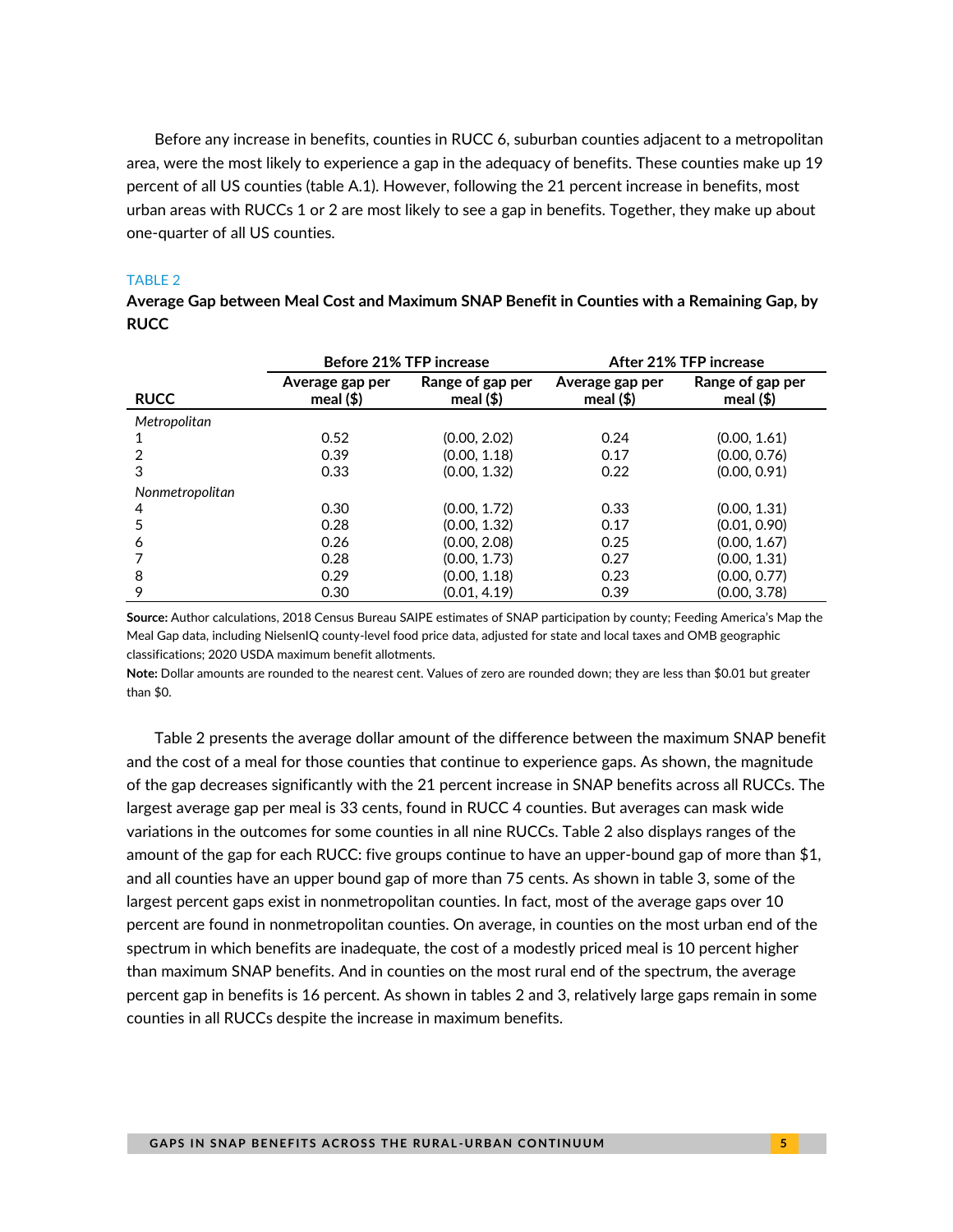### TABLE 3

|                 | <b>Before 21% TFP increase</b> |                  | After 21% TFP increase |                  |
|-----------------|--------------------------------|------------------|------------------------|------------------|
| <b>RUCC</b>     | Average gap (%)                | Range of gap (%) | Average gap (%)        | Range of gap (%) |
| Metropolitan    |                                |                  |                        |                  |
|                 | 27                             | (0, 103)         | 10                     | (0, 68)          |
|                 | 20                             | (0, 60)          |                        | (0, 32)          |
| З               | 17                             | (0, 67)          | 9                      | (0, 38)          |
| Nonmetropolitan |                                |                  |                        |                  |
| 4               | 15                             | (0, 88)          | 14                     | (0, 55)          |
| 5               | 14                             | (0, 67)          |                        | (0, 38)          |
| 6               | 13                             | (0, 106)         | 11                     | (0, 70)          |
|                 | 14                             | (0, 88)          | 11                     | (0, 55)          |
| 8               | 15                             | (0, 60)          | 8                      | (0, 32)          |
| 9               | 15                             | (0, 213)         | 16                     | (0, 159)         |

### **Average Percent Gap Between Meal Cost and SNAP Benefits with a Remaining Gap by RUCC**

**Source:** Author calculations, 2018 Census Bureau SAIPE estimates of SNAP participation by county; Feeding America's Map the Meal Gap data, including NielsenIQ county-level food price data, adjusted for state and local taxes and OMB geographic classifications; 2020 USDA maximum benefit allotments.

**Note:** Percentages are rounded to the nearest whole number. Values of zero are rounded down; they are less than 1 percent but greater than zero.

### **Counties with the Largest Gap in Benefits**

Gaps in SNAP benefits remain largely an urban problem, and policymakers should continue to give these counties attention because of the numbers of SNAP participants in those areas. Nevertheless, some of the largest gaps in benefit adequacy persist in rural areas. This analysis allows us to see that the rural experience varies widely. In fact, after the 21 percent increase in maximum SNAP benefits, four of the top five counties with the largest percent gap in benefits are nonmetropolitan. This indicates that families in areas across the rural-urban continuum, including in rural areas, will continue to struggle with SNAP benefit adequacy.

# Implications of the TFP Benefit Increase for Benefit Adequacy across the US

The recent increase in the value of the TFP, and thus the value of the maximum SNAP benefits, improves the ability of program participants to afford a modestly priced meal in more than threequarters of all US counties. Strengthening the adequacy of the SNAP benefit is an important policy priority, because consistent evidence shows that SNAP is a government program that works: it reduces food insecurity in adults and children (Gundersen, Kreider, and Pepper 2017; McKernan, Ratcliffe, and Braga 2021) and improves the long-term health outcomes among children who received benefits when they were young (Almond, Hoynes, and Schanzenbach 2011; Hoynes, Schanzenbach, and Almond 2016). SNAP also helps low-income families meet basic needs by augmenting their purchasing power and smoothing shocks that arise from economic cycles and the instability of individual household income (Ziliak 2015). More broadly, SNAP stabilizes the economy by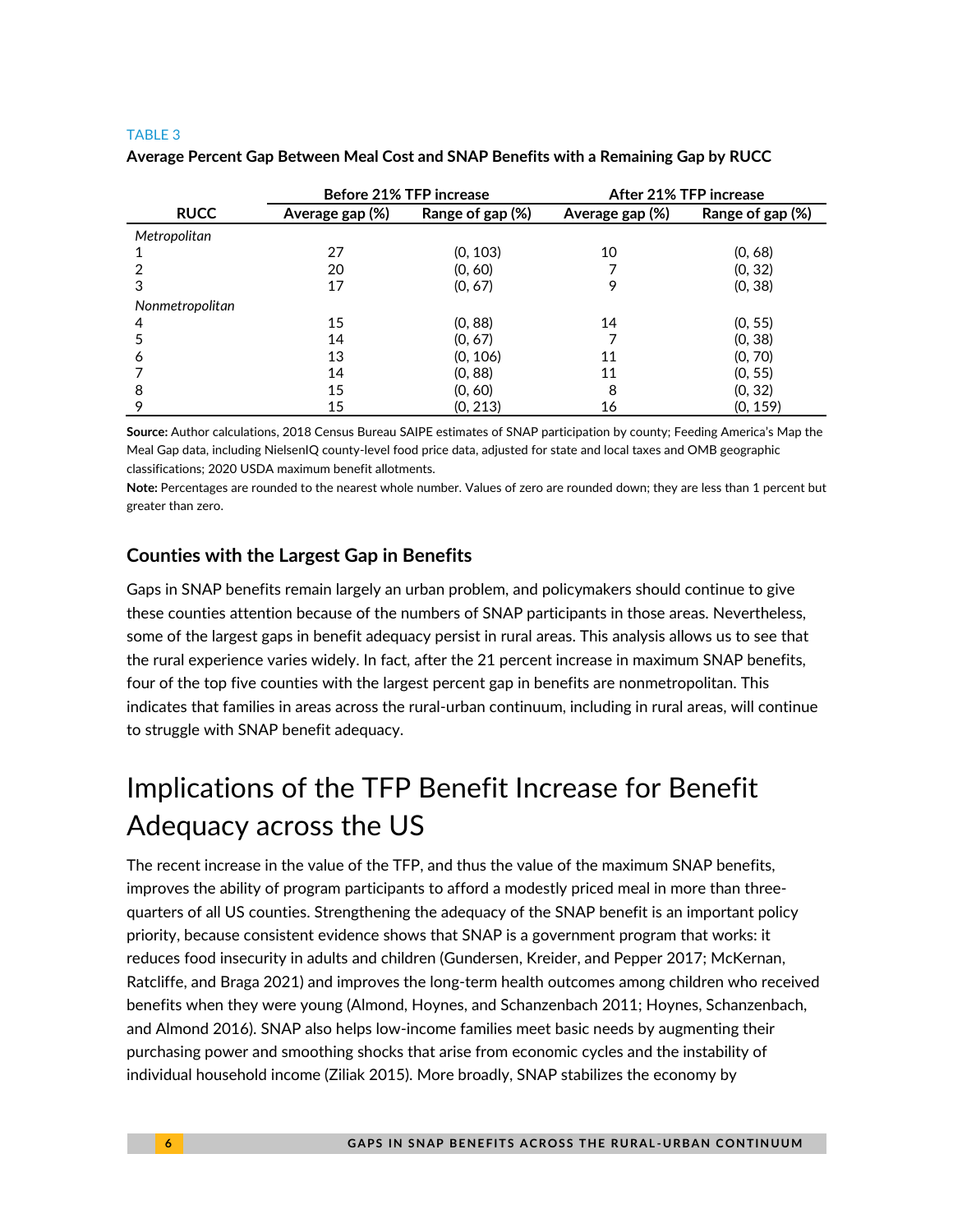counteracting downturns in the business cycle that diminish purchasing power (Ganong and Liebman 2013).

Still, one in five counties experiences a gap between the newly revised maximum SNAP benefit and the average cost of a modestly priced meal in those counties. Although high food prices are often viewed as an urban challenge, this analysis shows that they occur in a variety of geographic locations, including the most rural areas, which are often left out of conversations about benefit adequacy. Benefit shortfalls in the face of high food costs are a concern because prior research demonstrates that higher food prices are associated higher rates of food insecurity (Courtemanche et al. 2019; Gregory and Coleman-Jensen 2013; Nord, Coleman-Jensen, and Gregory 2014). Given the potential for SNAP to have significant positive impacts on families' health and well-being, additional program investments that ensure benefit adequacy in every county of the US can be an important tool in further reducing the number of families who struggle to afford an adequate diet.

# Appendix: Data and Methodology

Here, we detail how we constructed county-level estimates of the adequacy of SNAP benefits. Our methods are very similar to those used in previous work (Waxman, Gundersen, and Thompson 2018; Gundersen, Waxman, and Crumbaugh, 2019; Waxman, Gundersen, and Fiol 2021). Currently, TFP adjustments have not been announced for Alaska and Hawaii, so we assume the 21 percent increase applies.

# **Establishing the SNAP per Meal Benefit**

We first establish the SNAP per meal benefit for 2020, the most recent year for which we can access county-level food price data. The amount of SNAP benefits each person or family receives depends on various factors.<sup>6</sup> Individuals or families with zero net income are entitled to the maximum benefit for their household size. For each additional dollar a household earns, SNAP benefits fall from between 24 and 30 cents. Because we are particularly interested in how well the maximum benefit can help people meet the actual cost of a meal in their community, we take an average of the maximum benefit each household size can receive and adjust it for the share of each household size among those enrolled in SNAP in 2020. We then divide the monthly benefit by the typical number of meals we assume people consume each month (3 meals a day × 31 days, or 93 meals). We arrive at a per meal maximum benefit of \$1.97. This overstates the per meal SNAP amount available to participants who do not qualify for the maximum benefit. With the 15 percent increase, the per meal maximum benefit was \$2.27. For the recent TFP change that became effective in October 2021, we increase the original maximum benefit amount 21 percent, to \$2.38.

# **Calculating the Average Cost of a Modestly Priced Meal in the Continental US**

We begin with estimates from the Current Population Survey of the amount that low-income, foodsecure households are spending on food weekly. Because people with higher incomes have more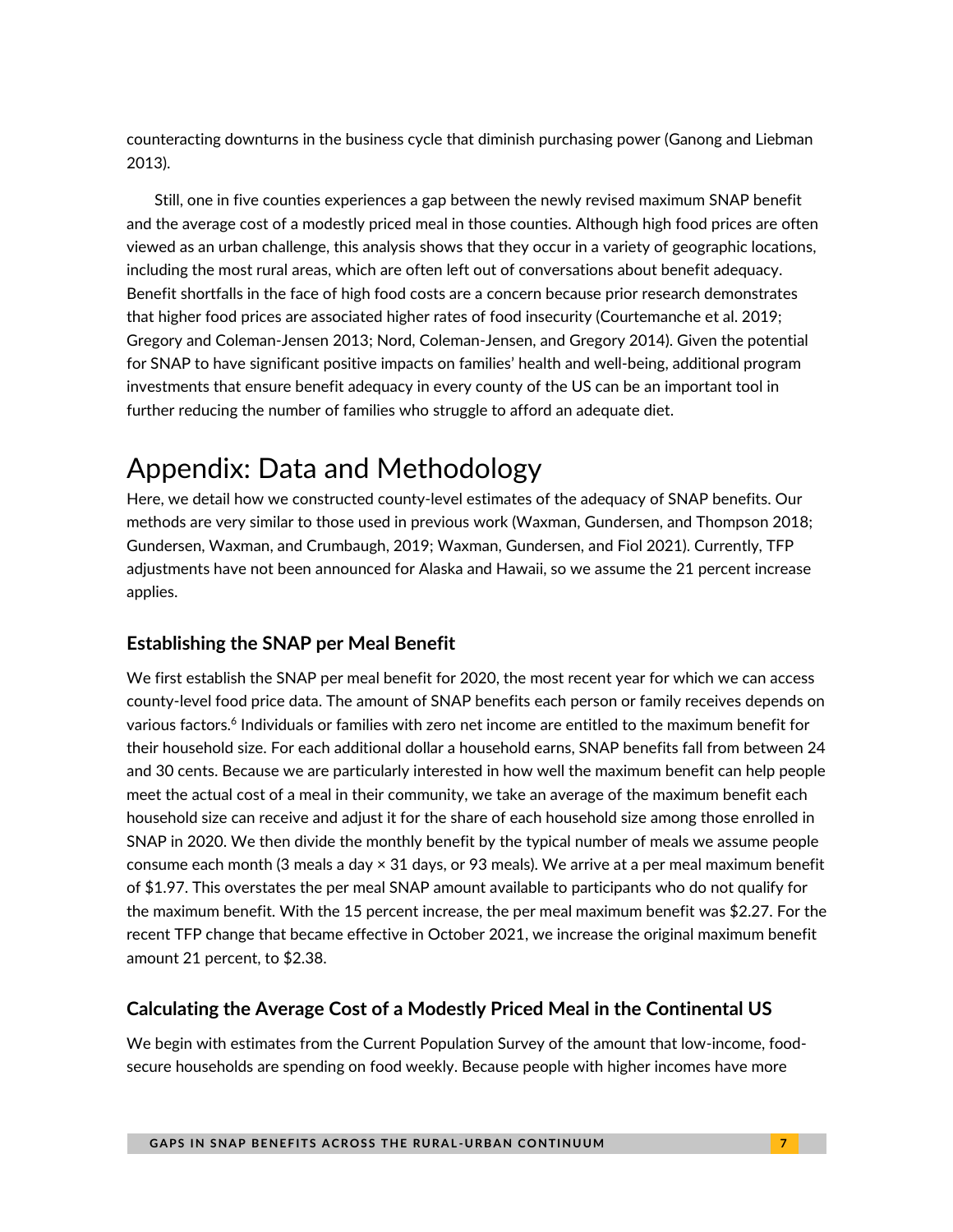resources to spend on food, we restrict our analysis to people in households with incomes at or below 130 percent of the federal poverty level, which is roughly equivalent to the SNAP eligibility threshold for gross income. We have also chosen to use only responses from individuals who are "food secure" based on their answers to standard questions in an annual supplement to the Current Population Survey. Our reasoning is that "food insecure" families are underspending on food, even for a TFP meal, because of limited resources. We divide weekly food expenditures for respondents by the typical number of meals we expect people would eat in a week (3 meals a day  $\times$  7 days a week). When calculating a national average meal cost across counties, we weight the county meal costs by the number of SNAP participants, based on Census Bureau Small Area Income and Poverty Estimates Program in 2019.<sup>7</sup> On average, the national cost of a meal for households meeting our criteria is \$2.41 for 2020.

### **Adjusting the Modestly Priced Meal Cost for County Food Prices**

We adjust the national per meal cost for relative prices paid for the TFP market basket in each county in the US. Maximum SNAP benefit values are adjusted separately for Alaska and Hawaii. Our source for a county-level food price index is a unique dataset from Feeding America's annual Map the Meal Gap study,<sup>8</sup> which incorporates food price data contributed by NielsenIQ<sup>9</sup> to estimate the local meal cost by county.<sup>10</sup> These data are weighted to the TFP market basket based on pounds purchased per week by age and gender. For this analysis, we examine pounds purchased by men ages 19 to 50. Although other TFPs for different ages or genders would produce different total market basket costs, relative pricing between counties (our goal for this analysis) is not affected insofar as the distribution of ages and household compositions are roughly similar across counties. The total market basket (including any applicable state and county taxes) is then translated into an adjustment factor that can be applied to any dollar amount. This adjustment differs by county, revealing differences in food costs. We then consider, by county, the gap between the maximum benefit and the average meal cost. That difference measures the amount that SNAP benefits per meal would need to increase to fully meet meal costs.

### **Categorizing Counties by Geography**

We designate each of the 3,142 counties as either nonmetropolitan (63 percent) or metropolitan (37 percent). Nonmetropolitan counties are those with RUCC codes 4, 5, 6, 7, 8, and 9; metropolitan counties are those with RUCC codes 1, 2, and 3. Table 4 demonstrates the distribution of RUCCs across the US.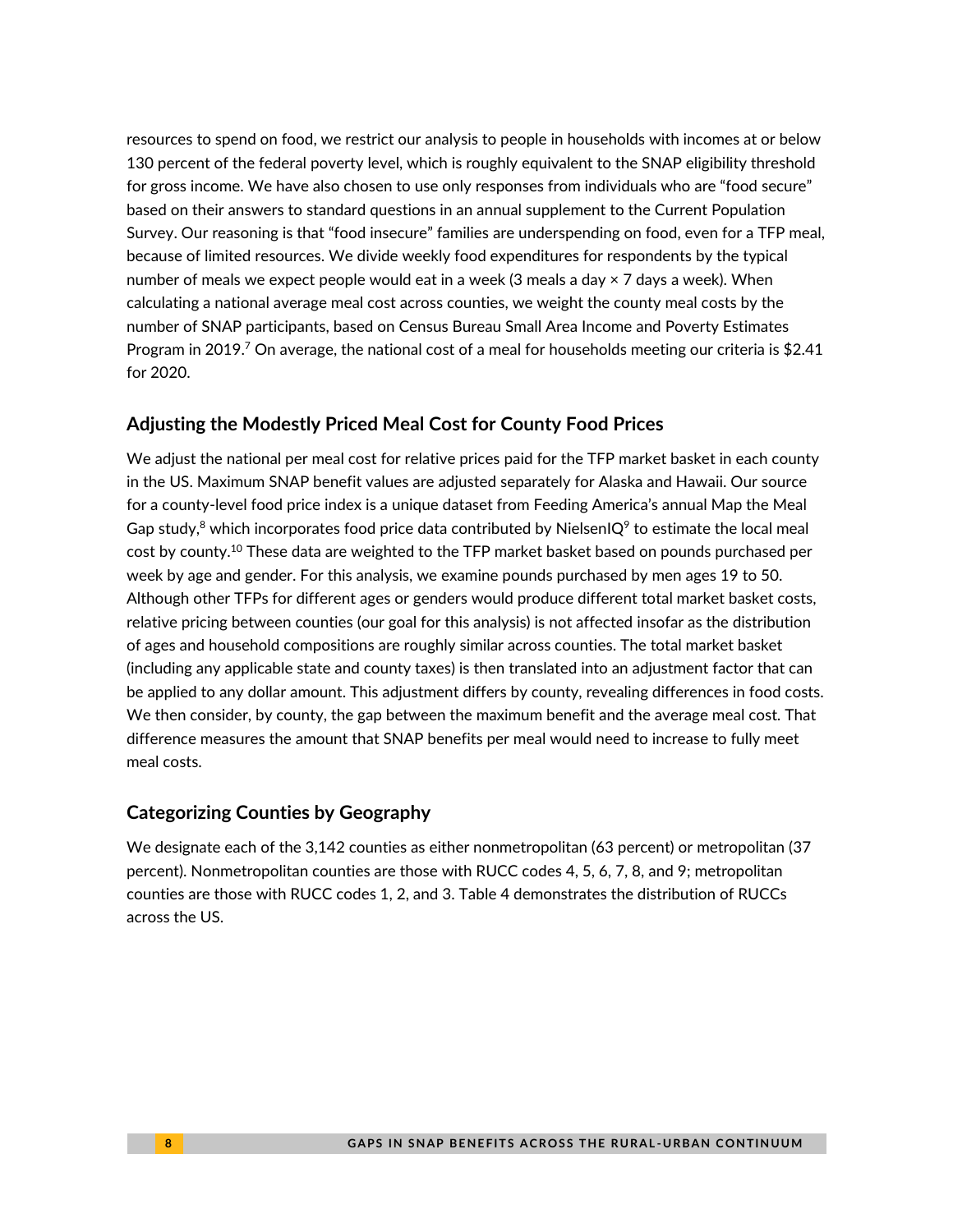#### TABLE A.1

#### **Percentages of Rural-Urban Continuum Codes in the United States**

| <b>RUCC</b>                                                                                     | Percentage of<br>US counties | <b>Number of US</b><br>counties |
|-------------------------------------------------------------------------------------------------|------------------------------|---------------------------------|
| 1: Metropolitan areas of 1 million people or more                                               | 14                           | 432                             |
| 2: Metropolitan areas of 250,000 to 1 million people                                            | 12                           | 378                             |
| 3: Metropolitan areas of fewer than 250,000 people                                              | 11                           | 356                             |
| 4: Urban population of 20,000 or more, adjacent to a metropolitan area                          |                              | 214                             |
| 5: Urban population of 20,000 or more, not adjacent to a metropolitan<br>area                   | 3                            | 92                              |
| 6: Urban population of 2,500 to 19,999, adjacent to a metropolitan area                         | 19                           | 593                             |
| 7: Urban population of 2,500 to 19,999, not adjacent to a metropolitan<br>area                  | 14                           | 433                             |
| 8: Completely rural, or urban population of less than 2,500, adjacent to a<br>metropolitan area |                              | 220                             |
| 9: Completely rural, urban population of than 2,500, not adjacent to a<br>metropolitan area     | 13                           | 424                             |

**Source:** "Rural-Urban Continuum Codes," US Department of Agriculture, last updated December 10, 2020, [https://www.ers.usda.gov/data-products/rural-urban-continuum-codes.aspx.](https://www.ers.usda.gov/data-products/rural-urban-continuum-codes.aspx)

# **Notes**

- 1 "USDA Modernizes the Thrifty Food Plan, Updates SNAP Benefits," US Department of Agriculture, accessed August 16, 2021[, https://www.usda.gov/media/press-releases/2021/08/16/usda-modernizes-thrifty-food](https://www.usda.gov/media/press-releases/2021/08/16/usda-modernizes-thrifty-food-plan-updates-snap-benefits)[plan-updates-snap-benefits.](https://www.usda.gov/media/press-releases/2021/08/16/usda-modernizes-thrifty-food-plan-updates-snap-benefits)
- $2$  At the time of implementation, a cost-of-living adjustment was applied to the value of the TFP. This will be updated every fiscal year.
- <sup>3</sup> SNAP Temporary Increase in Maximum Allotments due to COVID-19, FNS-GD-2020-0190 (2020).
- 4 "Rural-Urban Continuum Codes," US Department of Agriculture, last updated December 10, 2020, [https://www.ers.usda.gov/data-products/rural-urban-continuum-codes.aspx.](https://www.ers.usda.gov/data-products/rural-urban-continuum-codes.aspx)
- <sup>5</sup> 2015–2019 American Community Survey data used to determine population counts in this paragraph.
- $6$  For example, households may be eligible for an excess shelter cost deduction if shelter expenses exceed half the household's income after other deductions.
- $7$  See "Small Area Income and Poverty Estimates (SAIPE) Program," US Census Bureau, accessed July 15, 2021, [https://www.census.gov/programs-surveys/saipe.html.](https://www.census.gov/programs-surveys/saipe.html)
- <sup>8</sup> More information about Feeding America's Map the Meal Gap study at and the data sources are available at [http://map.feedingamerica.org/.](http://map.feedingamerica.org/)
- $9$  NielsenIQ is not responsible for and had no role in analyzing and preparing the results reported herein.
- $10$  "Hunger and Poverty in the United States | Map the Meal Gap," Feeding America, accessed July 16, 2021, [https://map.feedingamerica.org/.](https://map.feedingamerica.org/)

# References

Almond, Douglas, Hilary W. Hoynes, and Diane Whitmore Schanzenbach. 2011. "Inside the War on Poverty: The Impact of Food Stamps on Birth Outcomes." *Review of Economics and Statistics* 93 (2): 387–403.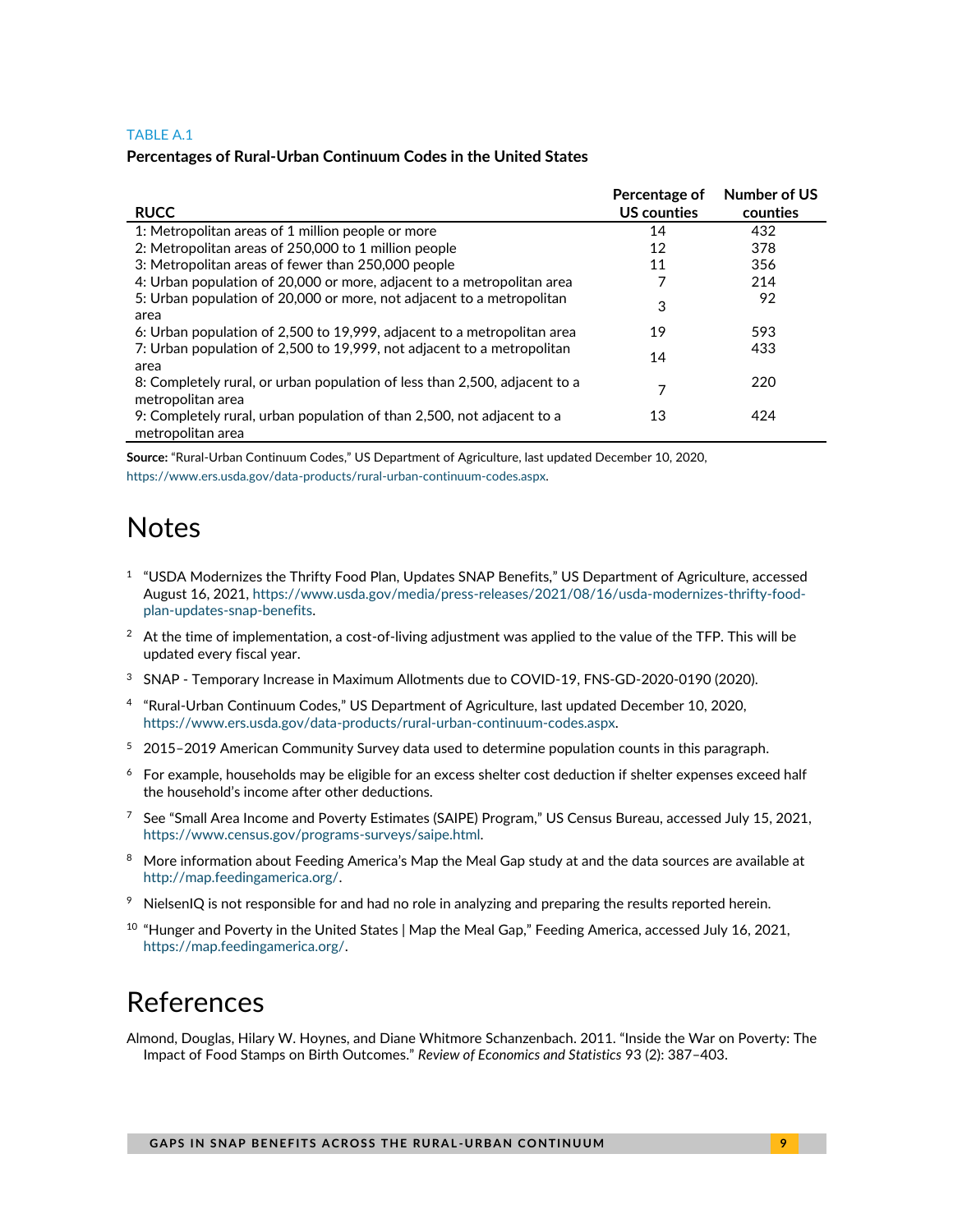- Caswell, Julie A., and Ann L. Yaktine, eds. 2013. *Supplemental Nutrition Assistance Program: Examining the Evidence to Define Benefit Adequacy*. Washington DC: National Academies Press.
- Courtemanche, Charles, Art Carden, Xilin Zhou, and Murugi Ndirangu. 2019. "Do Walmart Supercenters Improve Food Security?" *Applied Economic Perspectives and Policy* 41 (2): 177–98.
- Ganong, Peter, and Jeffrey B. Liebman. 2013. "The Decline, Rebound, and Further Rise in SNAP Enrollment: Disentangling Business Cycle Fluctuations and Policy Changes." Working paper 19363. Cambridge, MA: National Bureau of Economic Research.
- Gregory, Christian A., and Alisha Coleman-Jensen. 2013. "Do High Food Prices Increase Food Security in the United States?" *Applied Economic Perspectives and Policy* 35 (4): 679–707.
- Gundersen, Craig. 2021. "A Proposal to Reconstruct the Supplemental Nutrition Assistance Program (SNAP) into a Universal Basic Income Program for Food." *Food Policy* 101: 102096.
- Gundersen, Craig, Brent Kreider, and John V. Pepper. 2017. "Partial Identification Methods for Evaluating Food Assistance Programs: A Case Study of the Causal Impact of SNAP on Food Insecurity." *American Journal of Agricultural Economics* 99 (1): 875–93.
- Gundersen, Craig, Elaine Waxman, and Amy Crumbaugh. 2019. "An Examination of the Adequacy of Supplemental Nutrition Assistance Program (SNAP) Benefit Levels: Impacts on Food Insecurity." *Agricultural and Resource Economics Review* 48 (3): 433–47.
- Hoynes, Hilary, Diane Whitmore Schanzenbach, and Douglas Almond. 2016. "Long-Run Impacts of Childhood Access to the Safety Net." *American Economic Review* 106 (4): 903–34.
- McKernan, Signe-Mary, Caroline Ratcliffe, and Breno Braga. 2021. "The Effect of the US Safety Net on Material Hardship over Two Decades." *Journal of Public Economics* 197: 104403.
- Nord, Mark, Alisha Coleman-Jensen, and Christian A. Gregory. 2014. *Prevalence of U.S. Food Insecurity Is Related to Changes in Unemployment, Inflation, and the Price of Food*. Washington, DC: US Department of Agriculture.
- Waxman, Elaine, Craig Gundersen, and Olivia Fiol. 2021. "How Far Did SNAP Benefits Fall Short of Covering the Cost of a Meal in 2020?" Washington, DC: Urban Institute.
- Waxman, Elaine, Craig Gundersen, and Megan Thompson. 2018. "How Far Do SNAP Benefits Fall Short of Covering the Cost of a Meal?" Washington, DC: Urban Institute.
- Ziliak, James P. 2015. "Why Are So Many Americans on Food Stamps? The Role of the Economy, Policy, and Demographics." In *SNAP Matters: How Food Stamps Affect Health and Well-Being*, edited by Judith Bartfeld, Craig Gundersen, Timothy M. Smeeding, and James P. Ziliak, 18–49. Stanford, CA: Stanford University Press.

# About the Authors

**Olivia Fiol** is a research assistant in the Metropolitan Housing and Communities Policy Center at the Urban Institute. Her research interests include public transportation, economic mobility, and food security.

**Elaine Waxman** is a senior fellow in the Income and Benefits Policy Center at the Urban Institute. Her expertise includes food insecurity, nutrition, the food assistance safety net, and social determinants of health disparities, as well as broader issues affecting families and communities with low incomes. Waxman is part of the leadership team coordinating Urban's From Safety Net to Solid Ground initiative. She received her MPP and PhD from the University of Chicago, where she is currently a lecturer at the Crown Family School of Social Work, Policy and Practice.

**Craig Gundersen** is the Snee Family Endowed Chair at the Baylor Collaborative on Hunger and Poverty and a professor in the Department of Economics at Baylor University. He is also on the Technical Advisory Group for Feeding America, the lead researcher on Feeding America's Map the